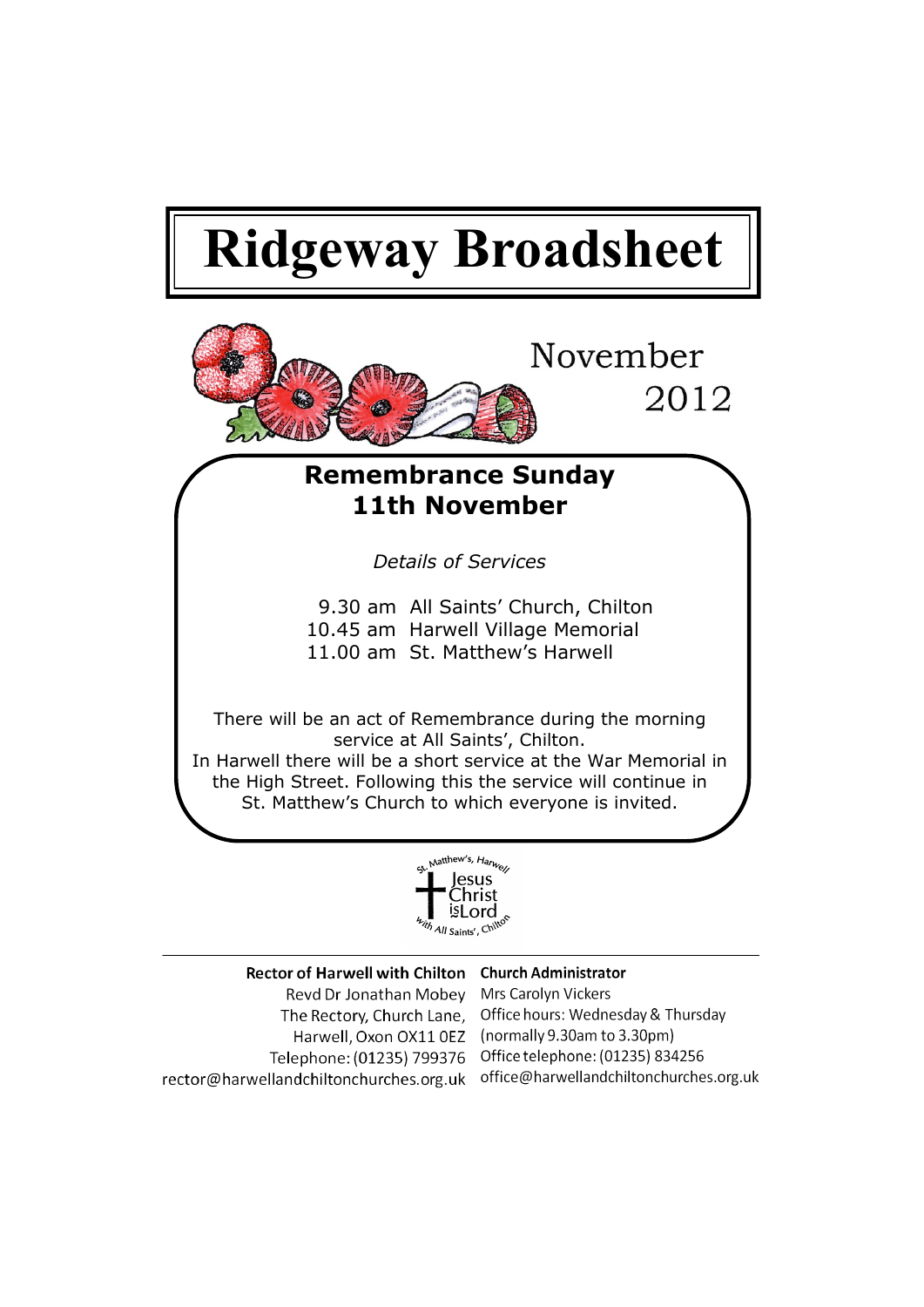#### **EVERGREENS BAZAAR/SALE**

#### **Hosted by Chilton Evergreens...**

Saturday November 17th in Chilton Village Hall at 2pm Cakes, gifts, plants, bric-a-brac and books. Refreshments. Free Entry. Contributions for stalls welcomed. Further details Audrey Slater 834558

#### **Hosted by Harwell Evergreens….**

Saturday 10th November in the Harwell Village Hall at 2pm.

If anyone has offerings for the sale (NOT JUMBLE) I am prepared to collect. Please ring Gill on 831592

#### **CHURCHYARD THANKS**

A big thank you to all those who turned out on Saturday 20th to help tidy up All Saints' churchyard. It was great to see so many people of all ages (about two dozen in all) and their hard work is clear for all to see.

#### **CHURCHYARD HORSE CHESTNUT**

All Saints' churchyard horse chestnut tree. Sadly one of the horse chestnut trees on the corner of the Chilton churchyard has been discovered to be badly decayed and will have to be felled. Obviously this is rather sad, particularly as this tree produces the best conkers. However, given its location near the road the tree will have to be felled this autumn. We don't have an exact date yet.

#### **CAROL SINGING**

Advance notice of carol singing in: **Chilton**

Monday 17 December - carol singing around Chilton village, starting at 6.30pm at the Church lychgate and ending with hot refreshments at 8pm at the kind invitation of Bill and Muriel Millar.

Thursday 20 December - carol singing in The Rose and Crown, Chilton, starting at 8pm. Shea is looking forward to welcoming us that evening.

#### **Harwell**

Friday 21 December - carol singing starting at 6.30pm from Cherry Tree Court. Do make a note of the dates and come and join us. We look forward to seeing you!

#### **HARVEST THANKS**

Thank you to all who helped in any way with the Harvest Celebrations—with decorating our two Churches so beautifully, those who donated, those who fetched and carried produce to the halls, those who provided splendid lunches and those who conducted the auction and sale. We are also very grateful for your kind generosity in donating the goods at the morning Harvest Festival Service and buying them at the Lunch! Thank you for supporting this worthy cause. Harwell raised £419 and Chilton raised £216 for Tearfund.

#### **CHRISTMAS CARDS**

Christmas cards will be on sale from mid November, after services and from the office during the week on Wednesdays and Thursdays 9.30-3.30pm. All profit will be divided between the Churches.

#### **CHILTON WIVES' GROUP**

We are 40 years old this year !! To celebrate this great occasion we are holding a lunch in Chilton Village Hall on Sunday 4th November between 12.30 and 2.30pm. We would be delighted to see any past members plus husbands or partners and are hoping that Harwell Ladies Group will also be joining us. Thank You. Judy Goodall 43 Crafts End Chilton Tel 834503 e-mail:thegoodalls43@tiscali.co.uk

#### **TOWER FLOODLIGHTING**

Thanks to all the lovely people who have put £2 coins in St. Matthew's Church wall safe over the last two months, we now have enough to floodlight the Church again this year for the Christmas season. Any further donations will be put by for next year.

#### **CHILDREN IN NEED CONCERT**

Harwell Young Singers are holding a concert to raise funds for 'Children in Need' at St. Matthew's Church on Saturday 17th November at 6.30pm. Do come along for a good evening of entertainment and support this worthy cause.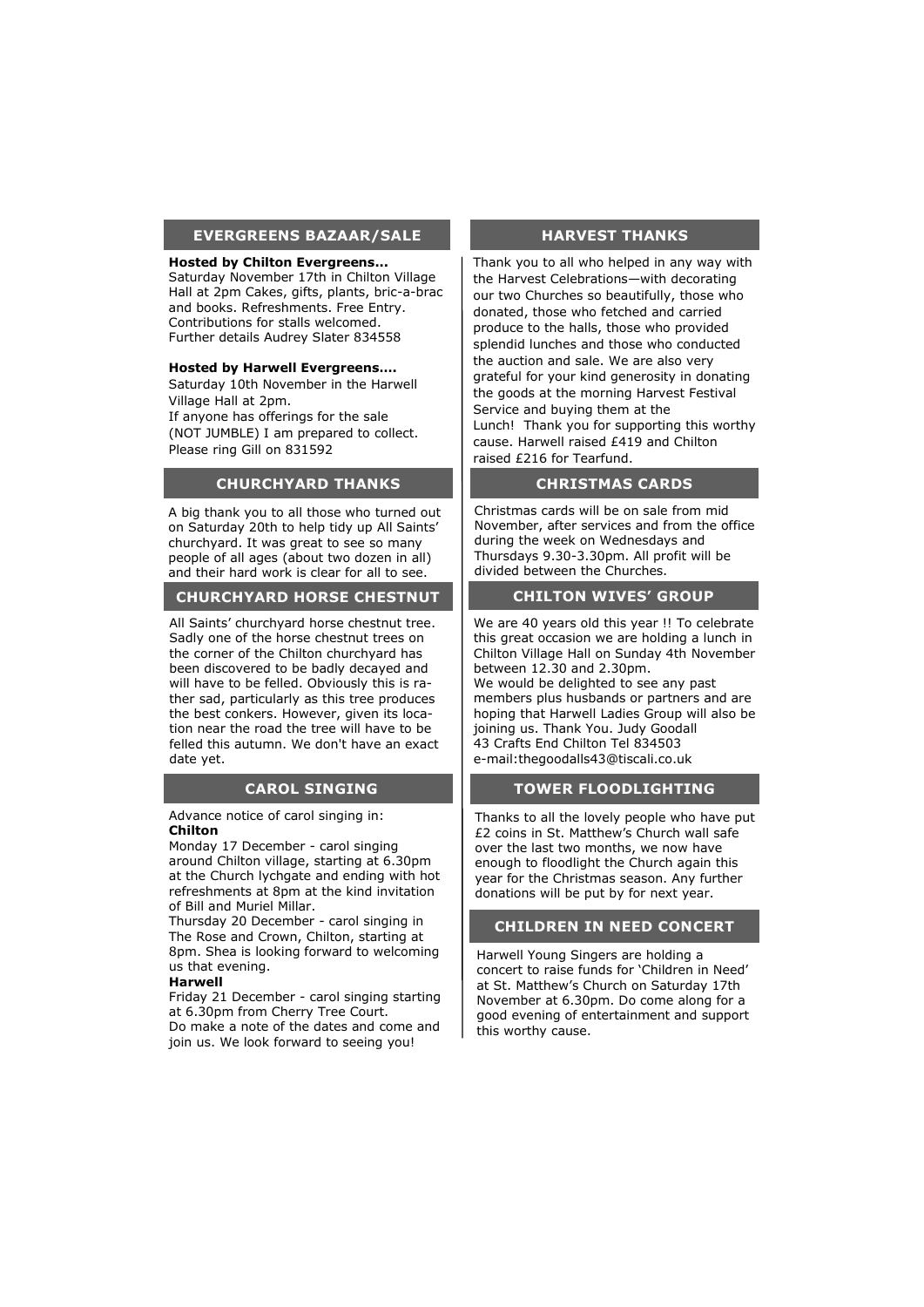## **Remembrance**

A number of years ago Jeremy Clarkson from Top Gear, presented a documentary, 'The Victoria Cross: For Valour'. This told the stories of some number of years ago Jeremy Clarkson from Top Gear, presented a VC heroes, including his own father-in-law, whom he never knew. Moved by these stories, Clarkson went on to ask, 'How can we call the likes of David Beckham a hero for scoring a goal? I wonder who your heroes are today?'

In this season of remembrance we think especially of those who have sacrificed their lives in war. However, Jesus calls us all to a radical and supernatural heroism when he says, 'You have heard that it was said, 'Love your neighbour and hate your enemy.' But I tell you: Love your enemies and pray for those who persecute you, that you may be children of your Father in heaven.' (Matt 5:43-45).

God calls us to love even those we regard as our enemies. It's easy to love those we get on with or find attractive. The love of which Jesus speaks, as throughout

the New Testament, is  $\mathbf{u}_{\text{max}}$  agape love. This quality

#### of love seeks and works **"Love your enemies** only for the good of the other person. When we **and pray for those** can pray for someone we don't get on with,  $\mathbf{w}$ ho nersecute vou" God begins to answer we don't get on with, **who persecute you"** God begins to answers we have a served to word the domain who used to<br>your prayer by softening

them. We love them because they are individuals created in the image of God and in need of God's forgiveness and grace, just like us.

This month marks the 25th anniversary of the Enniskillen bombing in Northern Ireland on 8th November 1987. An IRA bomb exploded during a Remembrance Day service, resulting in 11 people being killed and 63 injured. What is remembered most from this day is the interview Gordon Wilson gave only hours after the bombing. It brought him to international prominence, as he described the conversation with his dying daughter Marie, as they lay buried in rubble. To the astonishment of listeners, Wilson went on to say, 'But I bear no ill will. I bear no grudge… She's in heaven and we shall meet again. I will pray for these men tonight and every night.' The impact of his words lay in his willingness to forgive the bombers, and as a result Wilson went on to dedicate his life as a campaigner for peace and reconciliation. He perfectly models Jesus' words for us. 'No words in more than twenty-five years of violence in Northern Ireland had such a powerful, emotional impact.'

Jonathan Bardon

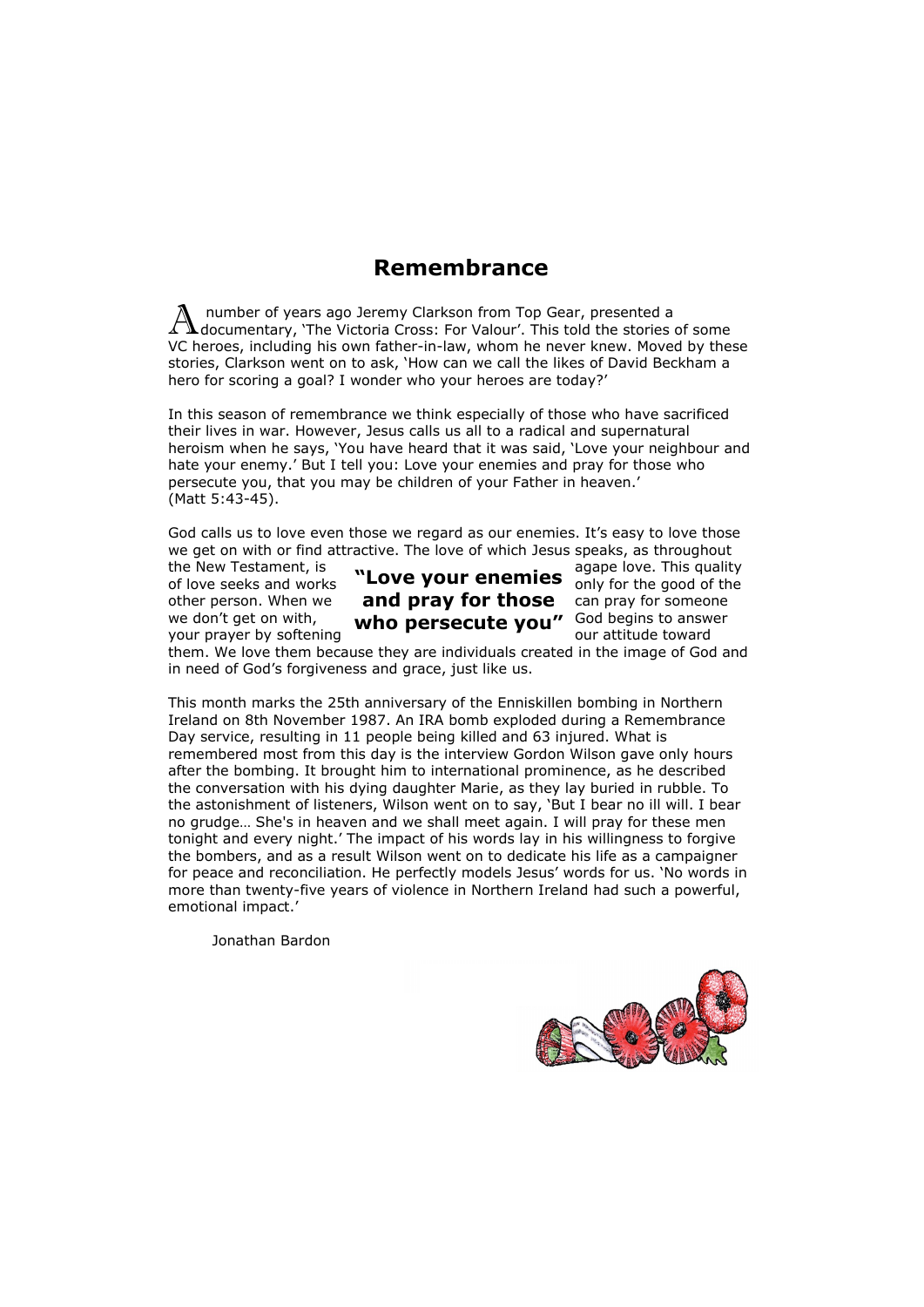### **November 2012**

**Thursday 1st** 7:30pm Bell Ringing Practice at St Matthew's Church **Friday 2nd** 2:15pm Home Group at Cherry Tree Court, Harwell **Saturday 3rd** 8:30am Prayer Meeting at both Churches 9:00am St Matthew's Church Working Party at St Matthew's Church **Sunday 4th 8:00am Holy Communion (Book of Common Prayer) at St Matthew's Church 9:30am All Age Worship at All Saints' Church 11:00am All Age Worship at St. Matthew's Church 12:30pm Chilton Wives 40th Anniversary lunch at Chilton Village Hall Evening Prayer at St Matthew's Church 7:00pm Youth Fellowship at 9 The Cleave, Harwell Monday 5th** 9:30am Fledgelings at St Matthew's Church Hall<br>10:00am Missions Meeting at 15. Elderfield Cresc Missions Meeting at 15, Elderfield Crescent, Chilton 7:30pm Bell Ringing Practice at All Saints' Church 8:00pm Home Group at 10 Jennings Lane, Harwell **Tuesday 6th** 2:30pm Chilton Evergreens at Chilton Village Hall **Wednesday 7th**<br>10:15am Hor 10:15am Home Group at St Matthew's Church meeting room<br>1:45pm Home Group at 15 Elderfield Crescent. Chilton 1:45pm Home Group at 15 Elderfield Crescent, Chilton<br>7:30pm Chilton Choir Practice at All Saints' Church 7:30pm Chilton Choir Practice at All Saints' Church Night Prayer at All Saints' Church **Thursday 8th** 9:10am Remembrance Assembly at Harwell School 7:30pm Bell Ringing Practice at St Matthew's Church **Friday 9th** 2:15pm Home Group at Cherry Tree Court, Harwell **Saturday 10th** 8:30am Prayer Meeting at both Churches 10:15am Bell Ringing at All Saints' Church 2:00pm Harwell Evergreens 'Sale' at Harwell Village Hall **Sunday 11th Remembrance Sunday 8:00am [Holy Communion \(Book of Common Prayer\)](javascript:showEvent() at All Saints', Church 9:30am [Morning Worship \(Book of Common Prayer\)](javascript:showEvent() at All Saints' Church 10:45am [Act of Remembrance](javascript:showEvent() at Harwell War Memorial 11:00am Morning Worship at St Matthew's Church 4:30pm [Hands Free Worship](javascript:showEvent() at St Matthew's Church 7:00pm [Youth Fellowship](javascript:showEvent() at St Matthew's Church Hall Monday 12th** 9:00am Chilton School Remembrance Assembly at Chilton School 9:30am Fledgelings at St Matthew's Church Hall 7:30pm Bell Ringing Practice at All Saints' Church 8:00pm Home Group at 10 Jennings Lane, Harwell **Tuesday 13th** 7:45pm Chilton Wives at All Saints' Church **Wednesday 14th**<br>10:15am Hom Home Group at St Matthew's Church meeting room 1:45pm Home Group at 15 Elderfield Crescent, Chilton<br>7:30pm Chilton Choir Practice at All Saints' Church 7:30pm Chilton Choir Practice at All Saints' Church<br>8:00pm Men's Group at Rose & Crown Pub, Chilton Men's Group at Rose & Crown Pub, Chilton **Thursday 15th** 9:30am Harwell Evergreens at St Matthew's Church Hall

7:30pm Bell Ringing Practice at St Matthew's Church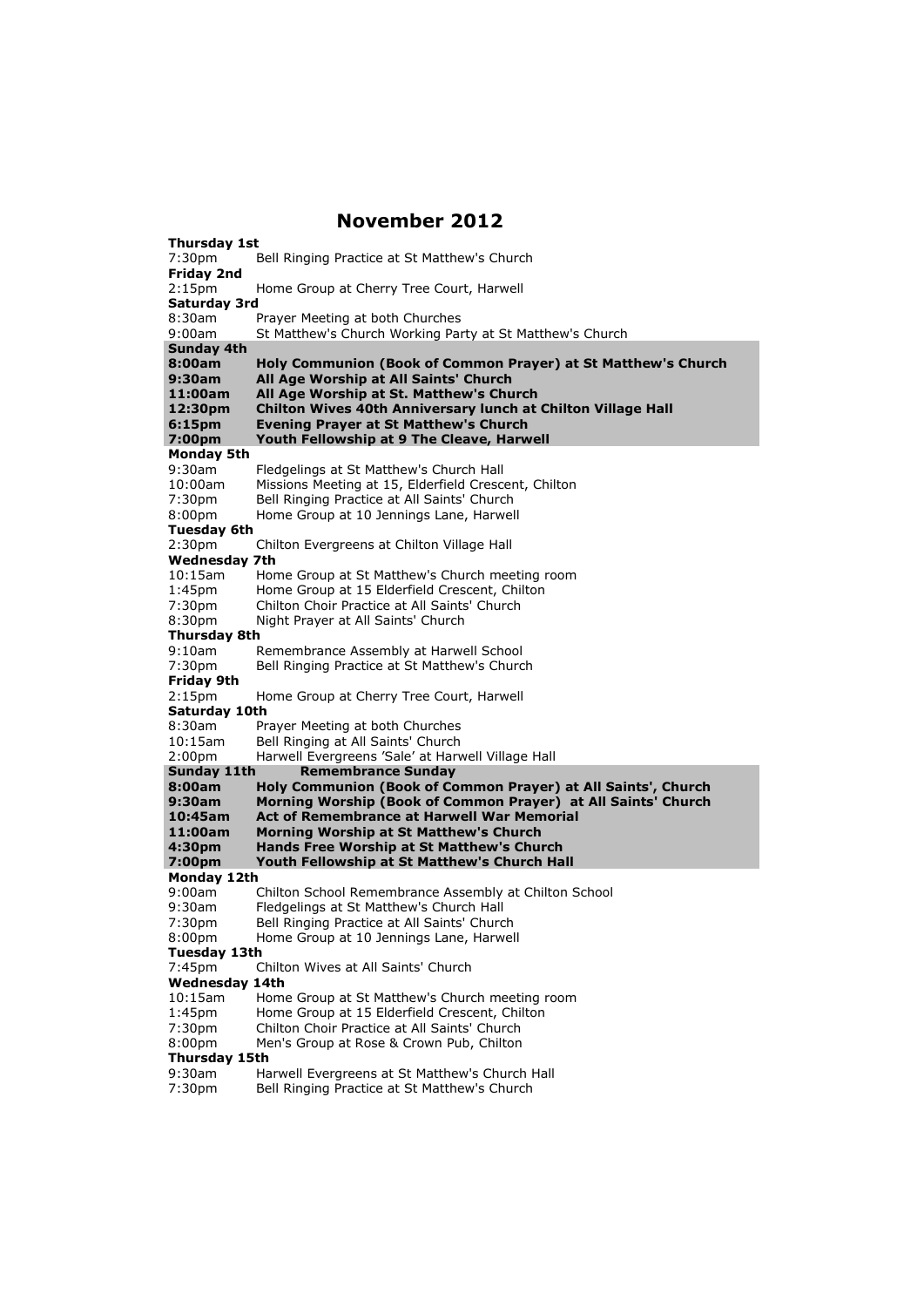#### **Friday 16th** 11:00am Bell Ringing - visitors at St Matthew's Church 2:15pm Home Group at Cherry Tree Court, Harwell **Saturday 17th** 8:30am Prayer Meeting at both Churches 10:00am Bell Ringing ar All Saints' tower 2:00pm Chilton Evergreens 'Bazaar' at Chilton Village Hall 6:30pm 'Children in Need' concert (Harwell Young Singers) at St Matthew's Church **Sunday 18th 8:00am Holy Communion (Book of Common Prayer) at St Matthew's Church 9:30am Holy Communion at All Saints' Church 11:00am Holy Communion at St Matthew's Church 6:15pm Evening Prayer (BCP) at St Matthew's Church 7:00pm Youth Fellowship at 9 The Cleave, Harwell Monday 19th**<br>9:30am Fledgelings at St Matthew's Church Hall 7:30pm Bell Ringing Practice at All Saints' Church<br>8:00pm Home Group at 10 Jennings Lane. Harwel Home Group at 10 Jennings Lane, Harwell **Tuesday 20th** Holy Communion (Book of Common Prayer) at Cherry Tree Court, Harwell 7:30pm Ladies' Group at Harwell **Wednesday 21st** 10:15am Home Group at St Matthew's Church meeting room 1:45pm Home Group at 15 Elderfield Crescent, Chilton 7:30pm Chilton Choir Practice at All Saints' Church **Thursday 22nd** 7:30pm Bell Ringing Practice at St Matthew's Church **Friday 23rd** 2:15pm Home Group at Cherry Tree Court, Harwell **Saturday 24th** 8:30am Prayer Meeting at both Churches 2:00pm Advent Activity Afternoon at Chilton Village Hall **Sunday 25th 8:00am Holy Communion (Book of Common Prayer) at All Saints' Church 9:30am Morning Worship at All Saints' Church 10:45am Training of Chilton Holy Communion Assistants at All Saints' Church 11:00am Morning Worship at St Matthew's Church 6:15pm Holy Communion at St Matthew's Church Youth Fellowship at 9 The Cleave, Harwell Monday 26th** 9:30am Fledgelings at St Matthew's Church Hall 7:30pm Bell Ringing Practice at All Saints' Church 8:00pm Home Group at 10 Jennings Lane, Harwell **Tuesday 27th** 10:00am Foodbank Collection from St Matthew's Church Vestry<br>7:45pm Combined PCC meeting at All Saints' Church Combined PCC meeting at All Saints' Church **Wednesday 28th**<br>10:15am Home 10:15am Home Group at St Matthew's Church meeting room<br>1:45pm Home Group at 15 Elderfield Crescent, Chilton Home Group at 15 Elderfield Crescent, Chilton 2:00pm Bell Ringing at All Saints' tower 7:30pm Chilton Choir Practice at All Saints' Church Matthew's, Harwey **Thursday 29th** lesus 7:30pm Bell Ringing Practice at St Matthew's Church **Friday 30th** Christ 2:15pm Home Group at Cherry Tree Court, HarwellisLord

th All Saints', Chil<sup>te</sup>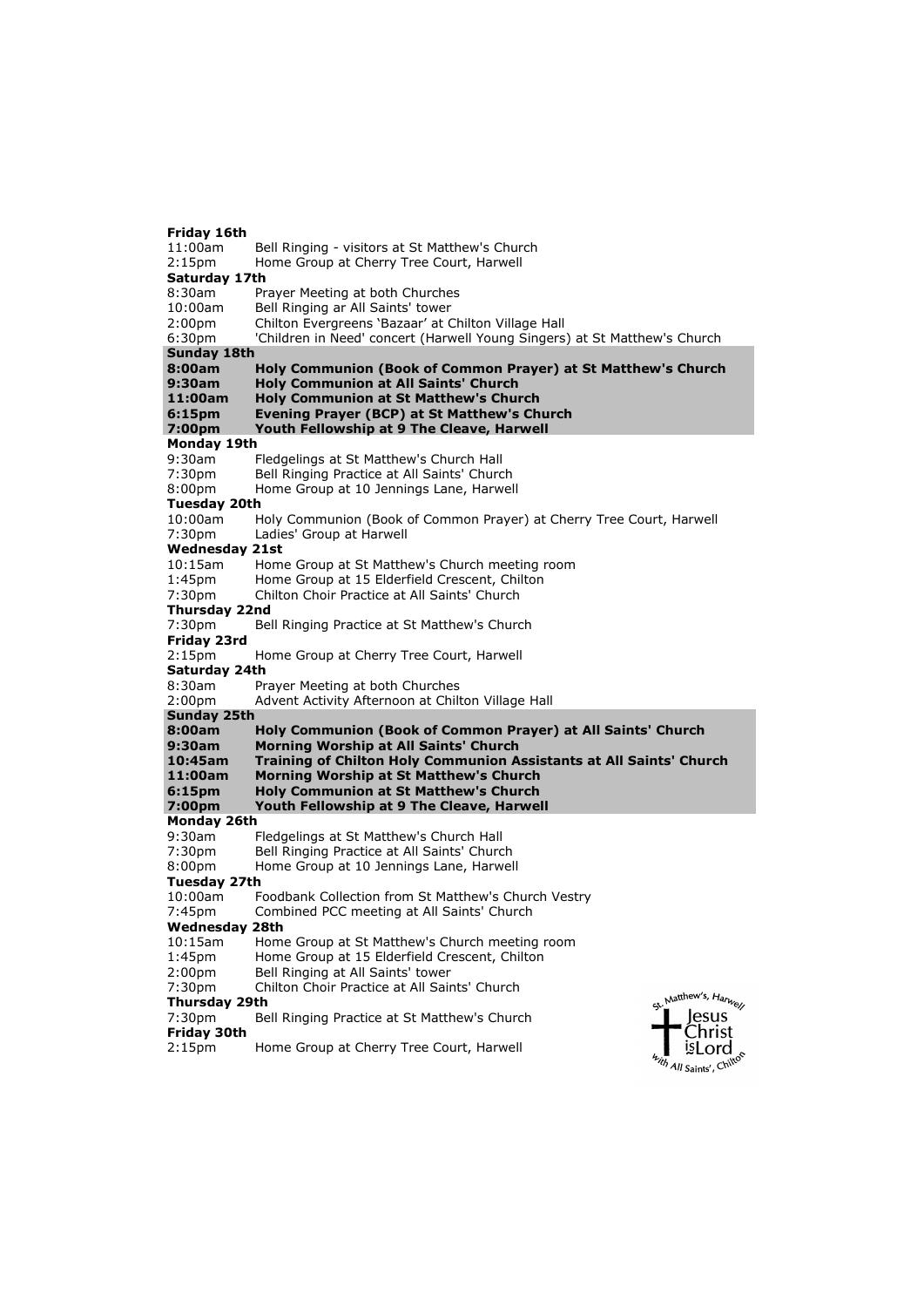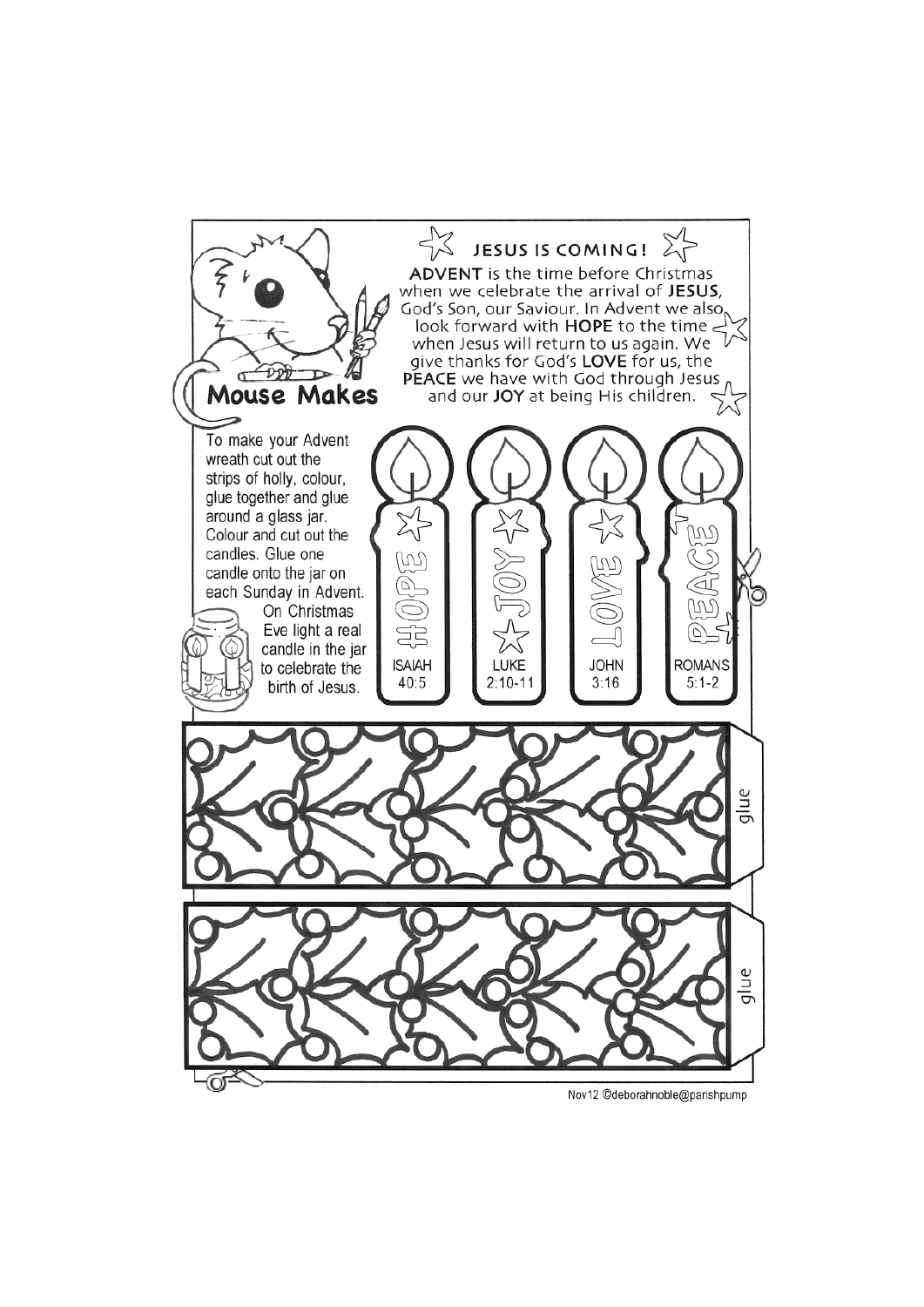#### **RUN2REMEMBER**

Remembrance - can you take part in the first Run2Remember?

The British Legion is to hold its first ever 'Run2Remember' day on the day before Remembrance Sunday, on Saturday 10th November.

The Run2Remember is for anyone who would like to run to remember a loved one, or to remember all those who've fought and fallen. It will be held at Lydiard Park, just outside of Royal Wooton Bassett. There are two runs to choose from: the 11km run through the park, or the 1.1km fun run. The money raised in sponsorship will go towards supporting the Legion's work of helping today's injured Service men and women. The Legion makes clear: "Everyone can take part – in running clothes, uniform or fancy dress. Together we will pay tribute to all those we'll never forget." People are invited to run, jog, walk or even march one of the runs. The fun run can be completed on your own, or you can enter it as a team (maximum of 10). The Legion says: "It is an opportunity for you to get fit, and to be part of a very special day in honour of our very brave service heroes." For further details of how to sign up, please visit www.britishlegion.org.uk.

#### **PRISONS WEEK 2012**

#### **'Taking the Path to Life'**

Prison Fellowship (England & Wales) will be relying on its community of volunteers, supporters and friends this month to get behind Prisons Week 2012 in November (18th-24th).

For more than 30 years Prisons Week has prepared prayer literature to enable Christians, whether as individuals or in churches, to pray for the needs of prisoners, their families, victims of crime and the many people who are involved in caring for prisoners.

The 2012 theme is 'Taking the Path to Life' which is taken from Psalm 16. The aim is to look at ways in which the Christian faith can bring about freedom in spiritual terms even in the midst of great difficulty.

([www.prisonsweek.org\)](http://www.prisonsweek.org)

#### **FROM THE PARISH REGISTERS**

#### **Marriages**

*"Those that God has joined together"* 

[Jane Harris and Matthew Madeley](javascript:showEvent(1772378);)

#### **Funerals**

*"He who believes in Me will live"* Eileen (Rose) Mary Payton (64)

#### **ADVENT ACTIVITY AFTERNOON**

All children are invited to an Advent Activity Afternoon Saturday 24 November 2-4.30pm Chilton Village Hall No need to book—nothing to pay! All children aged 5-11 will be welcome and we'd love those under five to join us too, provided an adult stays with them.

#### **WORKING MORNING**

Get ready to roll up your sleeves! The Buildings Committee at St. Matthew's is organising a Working Morning for the church and churchyard on Saturday 3rd November. There is a list at the back of the church on which you can sign up to help. Thanks to those who have already signed up, but there is still room for more. One task will be to tidy up and 'spring clean' the area behind the organ. Many groups use this for storage and we would particularly appreciate helpers from these groups (after all, we don't want to throw out any cherished possessions).

We hope soon to put a new flagpole in place on the tower - delivery, painting, lifting and weather permitting. The old one has been up for many years and needed reinforcement last year to overcome some areas of decay.

Tony Hughes (Churchwarden)